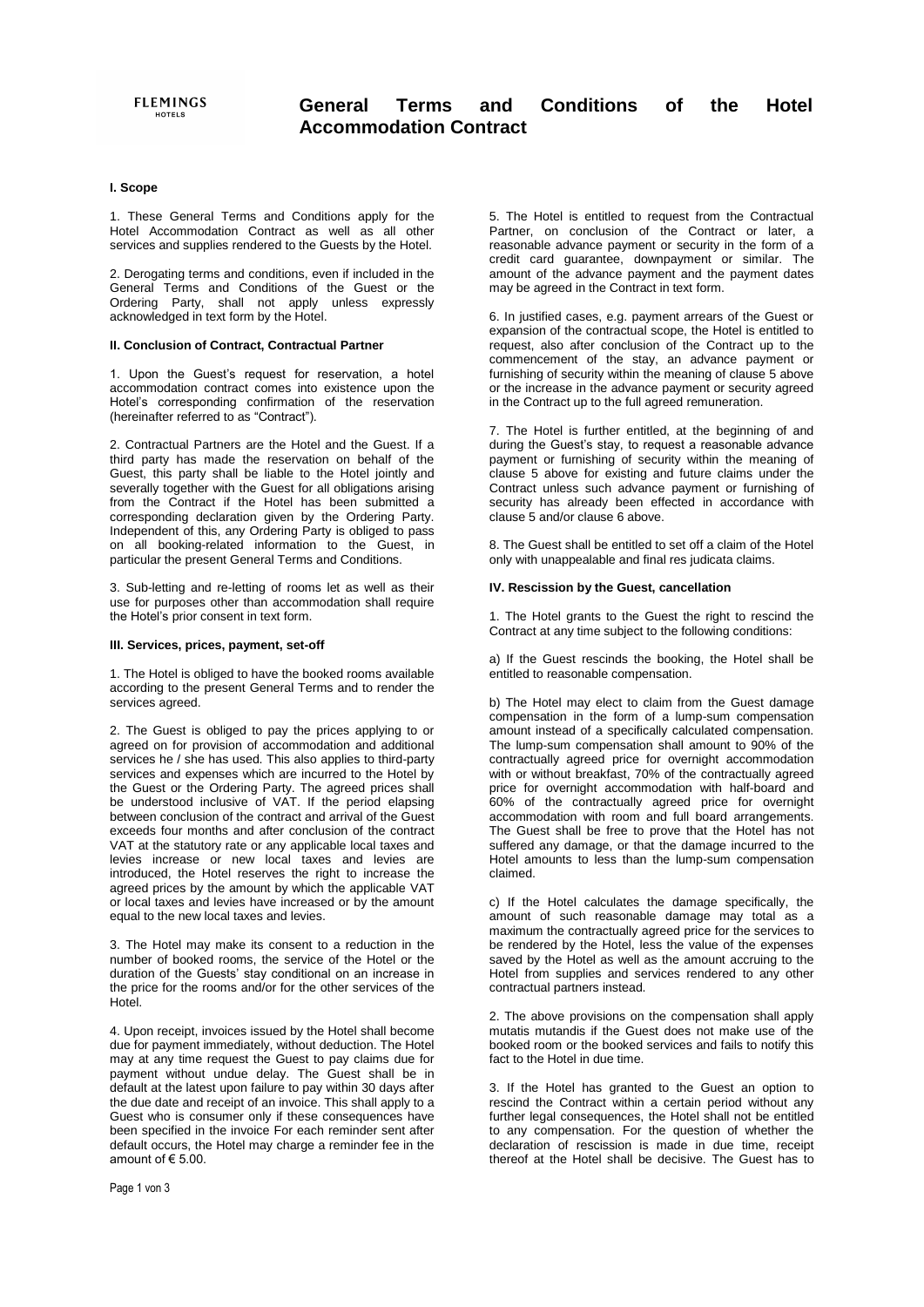# **General Terms and Conditions of the Hotel Accommodation Contract**

declare the rescission in text form.

### **V. Rescission by the Hotel**

1. If a rescission right free of charge has been granted to the Guest according to IV clause 3, the Hotel shall likewise be entitled to rescind the Contract within the agreed period in the event that other guests inquire for the booked rooms and the Guest does not waive his/her rescission right free of charge pursuant to IV clause 3 after being requested to do so by the Hotel.

2. If an agreed advance payment or security, or such advance payment or security as requested pursuant to III clause 5 and/or 6, is not performed, also after expiry of a grace period set by the Hotel, the Hotel shall also be entitled to rescind the Contract.

3. Moreover, the Hotel is entitled to rescind the Contract in particular if

• force majeure or other circumstances not attributable to the Hotel make it impossible to perform the Contract;

• misleading or incorrect statements of material facts have been used in booking rooms, for example with respect to the identity of the Guest or the purpose;

• the Hotel has good reason to assume that the Guest's use of the Hotel's services may jeopardise the Hotel's smooth business operations, safety, or reputation in the public, without such matters being attributable to the Hotel's scope of control or organisation;

• unauthorised sub-letting or re-letting according to II clause 3 exists;

#### • a case of VI clause 3 exists;

• the Hotel has gained knowledge of the fact that the financial situation of the Guest has considerably worsened after conclusion of contract, in particular if the Guest does not settle due claims of the Hotel or does not provide sufficient security and as a result payment claims of the Hotel appear to be jeopardised;

• the Guest has filed an application for the opening of insolvency proceedings on his/her assets, submitted an affidavit of means pursuant to section 807 of the German Code of Civil Procedure (Zivilprozessordnung – ZPO), initiated extra judicial proceedings for the settlement of debts or suspended his/her payments;

• insolvency proceedings are opened on the assets of the Guest or the opening of insolvency proceedings is rejected for lack of assets.

4. The Hotel is obliged to inform the Guest in text form of the exercise of the right of rescission without undue delay.

5. In the above cases of rescission, the Guest shall not be entitled to compensation for damage.

#### **VI. Arrival and departure**

1. The Guest is not entitled to the provision of specific rooms unless the Hotel has confirmed the provision of specific rooms in text form.

2. Booked rooms shall be available to the Guest from 3.00 p.m. on the agreed date of arrival. The Guest shall not be entitled to earlier provision.

3. Booked rooms shall be claimed by the Guest on the agreed date of arrival by 4.00 p.m. at the latest. Unless a later time of arrival has expressly been agreed, the Hotel shall have the right, after 4.00 p.m., to place the booked rooms with other guests, without the Guest being able to claim any compensation as a result. In this regard the Hotel is entitled to rescission.

4. On the agreed date of departure, the rooms shall be vacated and placed at the Hotel's free disposal by 12.00 p.m. at the latest. For rooms not vacated by then, the Hotel may charge, beyond the damage incurred to it thereby, until 4.00 p.m. the daily room rate for the additional use of the room and from 4.00 p.m. 100 % of the full applicable price for board and lodging. The Guest is free to prove to the Hotel that no damage or a considerably lower damage was incurred to the Hotel.

# **VII. Liability of the Hotel, limitation**

1. In the event of any disruption to or defects in the services of the Hotel, the Hotel shall endeavour to remedy the same as notified by the Guest without undue delay. If the Guest culpably fails to notify the Hotel of a defect, this shall not establish the right to reduce the contractually agreed remuneration.

2. Subject to the statutory provisions, the Hotel shall be liable for all damage arising from injury to life, limb and health as well as in the case of a guarantee given by the Hotel and for malicious non-disclosure of defects.

3. For all other damage not covered by VII clause 2 and caused by slight negligence on the part of the Hotel, its legal representatives or its agents, the Hotel shall be liable only if such damage is attributable to a typical contractual obligation. In these cases liability shall be limited to the damage typically foreseeable for this contract type.

4. The foregoing limitations of liability shall apply to all damage claims, irrespective of their legal ground, including claims in tort. The foregoing limitations and exclusions of liability shall also apply to any claims for damages of a Guest against employees or agents of the Hotel. They shall not apply in the cases of liability for a defect if a guarantee for the quality of an object or work has been given or in cases of fraudulently concealed defects or injury to persons.

5. For items brought in, the Hotel is liable to the Guest subject to the statutory provisions, i.e. up to 100 times the room rate, however, up to a maximum of € 3,500.00. For valuables (cash, jewellery etc.), liability shall be limited to  $\epsilon$ 800.00. The Hotel recommends depositing items in the room safe or central hotel safe. The liability claims of the Guest will be extinguished if the guest does not report immediately after the knowledge of loss, destruction or damage to the hotel.

6. If the Guest is provided with a parking space in the garage or the car-park of the Hotel, even against payment, this shall not constitute the conclusion of a contract of bailment. The Hotel shall not have any surveillance obligations for the vehicles. If vehicles or the contents of